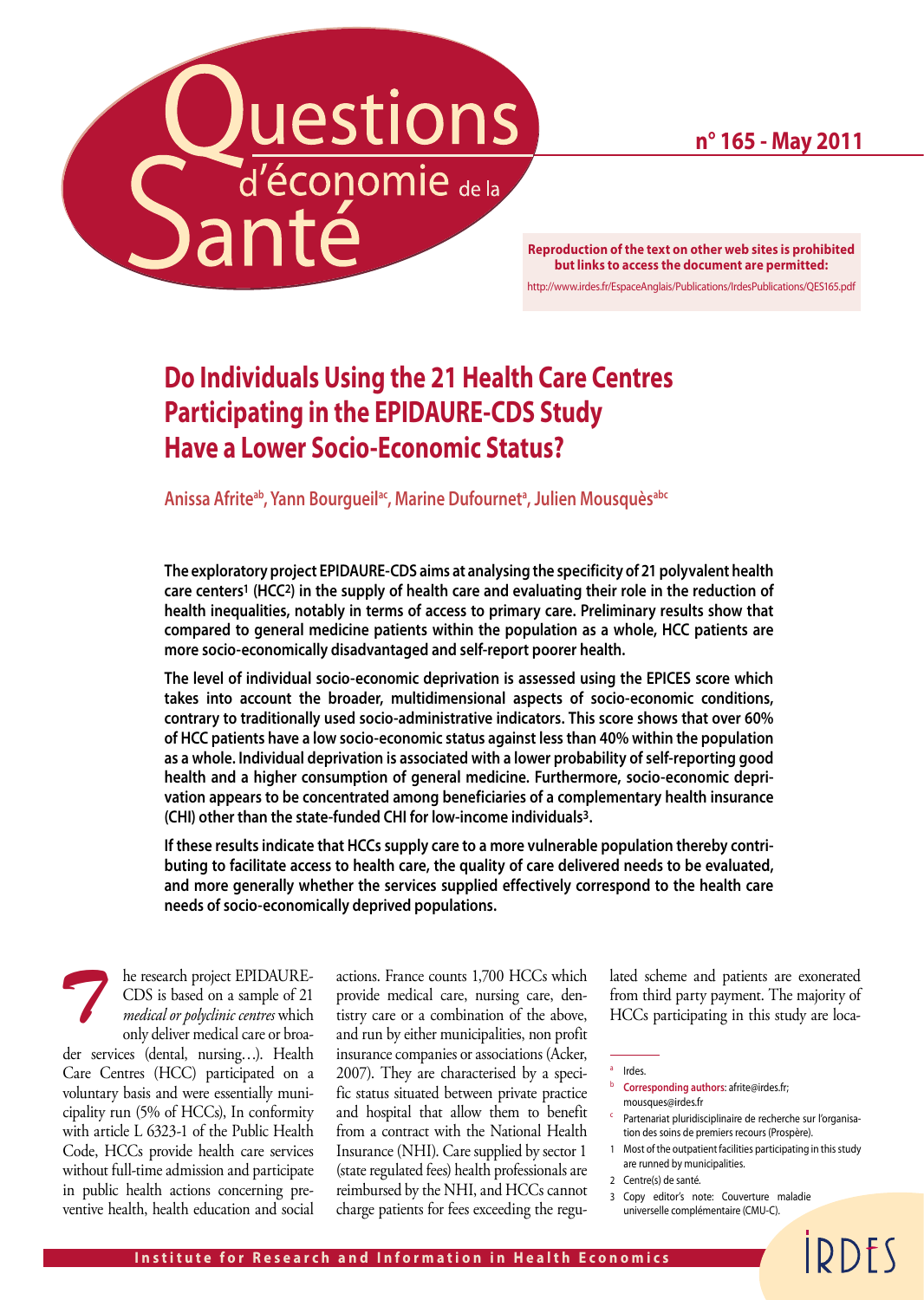ted in territories considered as being socioeconomically disadvantaged and are grouped together within 11 management centres in 11 different municipalities (Belfort, Champigny-sur-Marne, Gennevilliers, Grenoble, Ivry, La Courneuve, Mala¬koff, Montreuil, Nanterre, Paris-Association for the Development of Social Medicine (ADMS) and Vitry).

The EPIDAURE project's main objective is to analyse the specificity of HCC in the health care provision and to determine whether they play a specific role in reducing social health inequalities notably by facilitating access to primary care among socio-economically deprived or vulnerable populations; an aspect of health care rarely researched to date.

Recent studies show that vulnerable individuals with low socio-economic status or living in deprived areas are equally disadvantaged in terms of health status and access to health care. Universal Health Insurance (CMU) beneficiaries, for example, experience difficulties in accessing health care due to financial difficulties but also through the 'refusal' of treatment by certain health professionals (Cases *et al.*, 2008; Boisguérin et al,, 2010). People living in deprived areas are more likely to self-report poorer health than others (Afrite *et al.*, 2010) whereas access to specialised medical care is more difficult and unmet needs for financial reasons more commonplace (Allonier *et al.*, 2007; Onzus 2007; Parizot *et al.*, 2004).

Using socio-economic, socio-demographic, health status and deprivation indi-

#### **Insert 1 The EPIDAURE-HCC study 'patient' survey**

The 'patient' survey constitutes one of the four EPIDAURE study modules. The three others concern the monographic analysis of each HCC concerned (services delivered, organisation…), an environmental analysis (populations served) and a cost analysis (Statutory Health Insurance data).

**The EPIDAURE socio-demographic survey** is conducted among a sample of patients aged 18 and over that consulted a GP and/ or a general practice dentist between March and June 2009 in 21 polyvalent centres de santé (HCC), members of the Fédération nationale des centres de santé that agreed to participate in the study.

**The sampling method** is based on a stratified sample plan. The selection criteria retained is the fact of having consulted a GP, and sample selections were carried out independently for general medicine and general practice dentistry. For all the participating HCC combined, 14,877 visits for 11,598 general medicine patients were selected. Among these, 10,051 patients for 13,046 visits accepted to answer the questionnaire; that is an 87% patient **participation rate**.

As patient participation and visit rates among the 21 HCC studied are unequal because they respectively depend on the number of visits per patient and the size of the patient register per HCC, patient and visit **adjustments** were effectuated allowing us to conduct analyses HCC by HCC and all HCCs combined.

**Data collection** is based on a questionnaire administered face-to-face by around 30 interviewers. Its aim wasto collect socio-demographic data among HCC patients (age, gender, level of education, occupation and socioprofessional category…), patients' self-perceived health status and, in particular, a description of their socioeconomic deprivation status by means of 11 questions permitting the calculation of their EPICES score (insert 3).

cators, this study aims at evaluating the differences between HCC general medicine patients and those within the population as a whole. By what means do these CDSs render themselves accessible to socioeconomically deprived or vulnerable populations? What is the link between deprivation, health status and health care use?

#### **EPIDAURE Survey and Health, Health Care and Insurance (ESPS) survey**

The analysis of HCCs user characteristics is based on a survey (insert 1) conducted among a sample of 10,051 patients aged 18 and over for 13,046 general medicine visits

**Insert 2 The 2008 Health, Health Care and Insurance Survey**

**The multidisciplinary Health, Health Care and Insurance survey (ESPS)** is conducted every two years by IRDES since 1998. It explores the relationships between health status, access to health care services, private and public health insurance and respondents' socio-economic status. As a general population survey, it represents over 96% of ordinary households residing in metropolitan France in which at least one member is covered by one of the three main National Health Insurance schemes.

Conducted by telephone or face-to-face interview, the ESPS survey is based on a main questionnaire administered during two contact sessions separated by around two weeks. In the interval, each member of the respondent household is asked to complete a series of questionnaires including the economic and social questionnaire (QES) aimed at individuals aged 18 and over exclusively and in which has been introduced the questions permitting the calculation of the EPICES score.

In 2008, over 8,000 households and 22,000 individuals were interrogated, of which 16,985 respondents aged 18 and over received the QES. The EPICES score was able to be calculated for 11,903 respondents. Among these, 9,970 (84%) respondents declared having consulted a GP at least once over the last twelve months and for 5,016 of these (42%), at least one effective general medicine visit was observed after matching ESPS and data from a sample of National Health Insurance beneficiaries (EPAS) for half the ESPS sample).

observed in the 21 participating HCCs. This survey aims at collecting socio-demographic data together with the individual deprivation level and health status of HCC general medicine patients. Comparisons with the population as a whole are carried out using a sub-sample of 9,970 NHI beneficiaries aged 18 and over that had declared a total of 41,027 general medical visits in the 2008 ESPS survey<sup>4</sup>, whether in a HCC or not<sup>5</sup>. Data regarding health care utilisation and the related purchase of medical products was collected for 5,016 of these patients and their 31,429 observed general medicine visits by matching the ESPS survey with the permanent sample of NHI beneficiaries<sup>6</sup> visit (insert 2).

Individual deprivation was assessed by means of the EPICES7 score developed by the CETAF8 , and collected annually from approximately 600,000 individuals benefitting from a periodic medical examination in a NHI medical centre.

The EPICES score, a multidimensional measure of individual socio-economic deprivation

- <sup>6</sup> CE's note: Echantillon permanent des assurés sociaux (EPAS) - *Permanent Sample of National Health Insurance Beneficiaries*.
- <sup>7</sup> CE's note: Evaluation of Precarity and Social Health Inequalities in Medical Examination Centres).
- <sup>8</sup> CE's note: Centre technique d'appui et de formation des centres d'examen de santé.



<sup>4</sup> CE's note: Enquête santé protection sociale – *Health, Health Care and Insurance Survey*.

<sup>&</sup>lt;sup>5</sup> Given the low number of HCC in France, the probability of finding HCC patients in this survey is relatively low.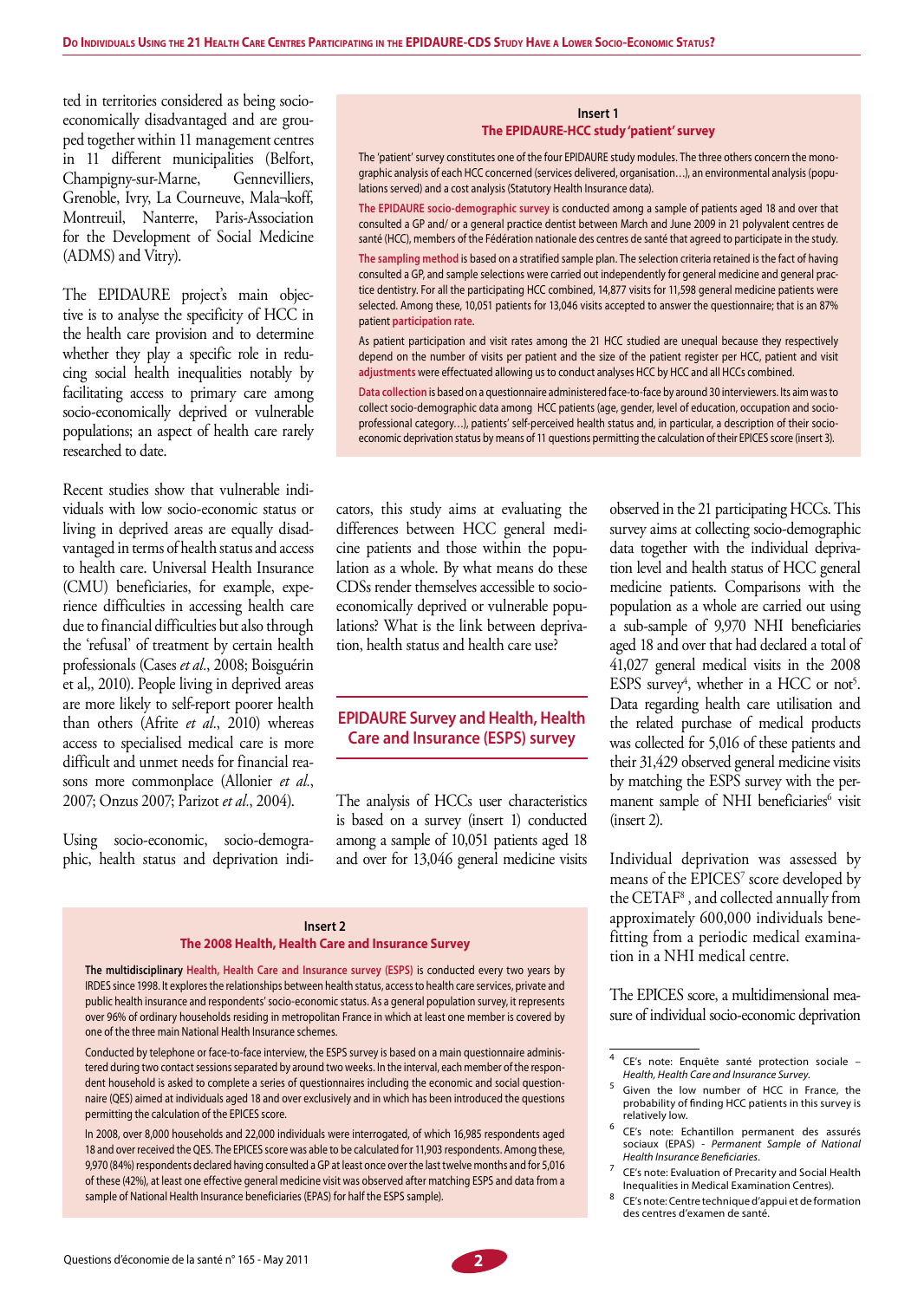**T1** Socio-demographic characteristics and health status goes beyond the traditionally used socio-admi**of the population seeking care in general practice**

|                                                                            |              | <b>ESPS-Epas data matching 2008</b> | <b>Epidaure 2009 survey</b> |              |  |  |
|----------------------------------------------------------------------------|--------------|-------------------------------------|-----------------------------|--------------|--|--|
|                                                                            | Patients (%) | Use rate $(\%)$                     | Patients (%)                | Use rate (%) |  |  |
|                                                                            | $N = 5.016$  | $N = 31,429$                        | $N = 14,576$                | $N = 25,519$ |  |  |
| Gender                                                                     |              |                                     |                             |              |  |  |
| Men                                                                        | 44.8         | 38.3                                | 40.5                        | 39.7         |  |  |
| Women                                                                      | 55.2         | 61.7                                | 59.5                        | 60.3         |  |  |
| Aae                                                                        |              |                                     |                             |              |  |  |
| Average age                                                                | 47.8         | 51.9                                | 45.4                        | 46.6         |  |  |
| Age range<br>18-29 years old                                               | 18.2         | 13.6                                | 22.5                        | 19.9         |  |  |
| 30-44 years old                                                            | 25.8         | 21.3                                | 28.3                        | 28.2         |  |  |
| 45-64 years old                                                            | 33.4         | 34.2                                | 33.3                        | 34.7         |  |  |
| 65 and over                                                                | 22.7         | 31.0                                | 15.9                        | 17.2         |  |  |
| <b>Socio-professional status</b>                                           |              |                                     |                             |              |  |  |
| Economically active                                                        | 61.0         | 51.1                                | 47.1                        | 45.9         |  |  |
| Inactive                                                                   | 39.0         | 48.9                                | 52.9                        | 54.1         |  |  |
| Socio-professional categories                                              |              |                                     |                             |              |  |  |
| Farmers                                                                    | 1.0          | 0.9                                 |                             |              |  |  |
| Craftspersons-shopkeepers                                                  | 4.5          | 3.0                                 | 1.7                         | 1.4          |  |  |
| Executives and higher intellectual professions<br>Middle level professions | 8.9<br>14.7  | 6.0<br>11.6                         | 4.5<br>3.5                  | 4.0<br>3.2   |  |  |
| Employees                                                                  | 22.1         | 23.0                                | 30.9                        | 30.5         |  |  |
| Manual workers                                                             | 20.0         | 19.2                                | 6.5                         | 6.8          |  |  |
| Retired                                                                    | 21.5         | 28.8                                | 20.4                        | 21.8         |  |  |
| Other economically inactive persons                                        | 0.3          | 0.4                                 | 21.8                        | 21.5         |  |  |
| Unemployed persons previously in employment                                | 6.9          | 7.1                                 | 10.6                        | 10.8         |  |  |
| Socio-professional categories (employed)                                   |              |                                     |                             |              |  |  |
| <b>Farmers</b>                                                             | 1.4          | 1.3                                 |                             |              |  |  |
| Craftspersons-shopkeepers                                                  | 6.2          | 4.4                                 | 3.7                         | 3.1          |  |  |
| Executives and intellectual professions                                    | 13.5         | 10.6                                | 9.6                         | 8.7          |  |  |
| Middle level professions                                                   | 21.8<br>29.9 | 19.8<br>35.3                        | 7.3<br>65.6                 | 7.0<br>66.3  |  |  |
| <b>Employees</b><br>Manual workers                                         | 27.3         | 28.5                                | 13.9                        | 14.9         |  |  |
| Type of work contract (employed)                                           |              |                                     |                             |              |  |  |
| Open-ended contract                                                        | 85.6         | 84.8                                | 79.0                        | 79.9         |  |  |
| Fixed-term contract                                                        | 7.7          | 8.8                                 | 13.7                        | 12.6         |  |  |
| Temporary worker                                                           | 2.9          | 2.7                                 | 4.0                         | 4.3          |  |  |
| Specific contract                                                          | 3.9          | 3.7                                 | 3.3                         | 3.3          |  |  |
| <b>Work time (employed)</b>                                                |              |                                     |                             |              |  |  |
| Full-time<br>Part-time                                                     | 82.6<br>17.4 | 79.4<br>20.6                        | 78.1<br>21.9                | 77.8<br>22.2 |  |  |
| Choice of part-time work (employed on part-time contracts)                 |              |                                     |                             |              |  |  |
| Part-time chosen                                                           | 56.6         | 52.5                                | 43.8                        | 43.5         |  |  |
| Part-time not chosen                                                       | 43.5         | 47.6                                | 56.3                        | 56.5         |  |  |
| <b>Highest diploma obtained</b>                                            |              |                                     |                             |              |  |  |
| No diploma                                                                 | 13.8         | 17.5                                | 29.5                        | 31.4         |  |  |
| <b>CEPa</b>                                                                | 11.6         | 15.8                                | 6.7                         | 6.8          |  |  |
| Primary/elementary certificate of education, BEPC <sup>b</sup>             | 7.1<br>29.8  | 7.1<br>29.3                         | 7.8<br>20.4                 | 7.9<br>20.7  |  |  |
| CAP, BEP <sup>c</sup><br>Baccalauréat <sup>d</sup> (Bac)                   | 14.0         | 12.3                                | 15.0                        | 14.1         |  |  |
| Bac + 2 years of higher education                                          | 10.9         | 8.6                                 | 7.2                         | 6.7          |  |  |
| > Bac + 2 years of higher education                                        | 12.8         | 9.6                                 | 13.5                        | 12.4         |  |  |
| Complementary health insurance (CMU-C, other CHI)                          |              |                                     |                             |              |  |  |
| <b>Beneficiaries</b>                                                       | 95.3         | 95.0                                | 77.2                        | 78.1         |  |  |
| Non beneficiaries                                                          | 4.7          | 5.0                                 | 22.8                        | 21.9         |  |  |
| Type of complementary health insurance                                     |              |                                     |                             |              |  |  |
| CMU-C (CHI for low-income individuals)                                     | 5.7          | 8.2                                 | 15.8                        | 16.4         |  |  |
| Other types of CHI                                                         | 94.3         | 91.8                                | 84.3                        | 83.6         |  |  |
| <b>General health status</b><br>Very good                                  | 17.0         | 10.5                                | 13.3                        | 11.9         |  |  |
| Good                                                                       | 54.0         | 45.5                                | 41.1                        | 38.9         |  |  |
| Fair                                                                       | 24.0         | 34.2                                | 35.7                        | 37.0         |  |  |
| Poor                                                                       | 4.4          | 8.4                                 | 7.7                         | 9.5          |  |  |
| Very poor                                                                  | 0.7          | 1.5                                 | 2.2                         | 2.7          |  |  |
| <b>Epices Score</b>                                                        |              |                                     |                             |              |  |  |
| Average Score                                                              | 25.9         | 28.8                                | 38.2                        | 39.5         |  |  |
| <b>Deprivation status (Cetaf Epices score cut-off value)</b>               |              |                                     |                             |              |  |  |
| Non-deprived (score < 30.17)                                               | 61.7         | 56.0                                | 36.6                        | 33.9         |  |  |
| Deprived (score $\geq$ 30.17)                                              | 38.3         | 44.0                                | 63.5                        | 66.1         |  |  |

a CE's note: Certificate of primary education taken at the age of 11/13 (no longer exist)

b CE's note : Certificate of primary education taken at the age of 14/15.

 $c$  CE's note: Certificate taken during secondary education, at the age of 15/16.

d CE's note: School-leaving certificate taken at the age of 17/18.

**Data:** IRDES. Health. Health Care and Insurance survey (ESPS) <sup>2008</sup> – Permanent Beneficiaries Sample (EPAS); EPIDAURE-HCC 2009 Patients survey. **Exploitation :** IRDES, adjusted data.

 **To download data** : www.irdes.fr/EspaceRecherche/Qes/Qes165/Qes165\_CentresDeSantePrecarite.xls

nistrative indicators such as the allocation of basic welfare benefits. It is based on 11 socioeconomic questions taking into account the material, financial and psycho-social determinants of deprivation and permits calculating an individual score ranging from 0 (no deprivation) to 100 (maximum deprivation) [insert 3]. The CETAF cut-off value dividing the population between the least and the most deprived sub groups is established at 30.17.

#### **HCC general medicine patients are more socio-economically deprived and self-report poorer health**

In comparison with general medicine patients within the population as a whole, those consulting in a HCC (table 1) are more frequently women (59% in HCCs against 55%), on average slightly younger (45 against 48 years old), with a lower level of education (21% with an education level at least equivalent to BAC  $+$  2 years against 24%). HCC patients are equally proportionately more numerous to declare being not occupied (53% against 39%) and occupied patients more frequently declare working part-time (22% against 17%) without having chosen to work part-time (56% against 44%). Employees are more numerous among HCC patients (31% against 22%) whereas skilled workers are significantly fewer (6% against 20%) with the exception of Belfort HCC. The percentage of general medicine patients covered by CHI is lower in HCCs (77% against 95%), with a higher percentage benefitting from the statefunded CHI for low-income individuals (CMU C) (16% against 6%). Finally, 46% of HCC respondents self-report a fair to very poor health status against 29% within the population as a whole.

#### **HCC general medicine patients are more socio-economically deprived**

The EPICES score, indicating a deprivation *continuum* ranging from 0 to 100, is on average higher for HCC general medicine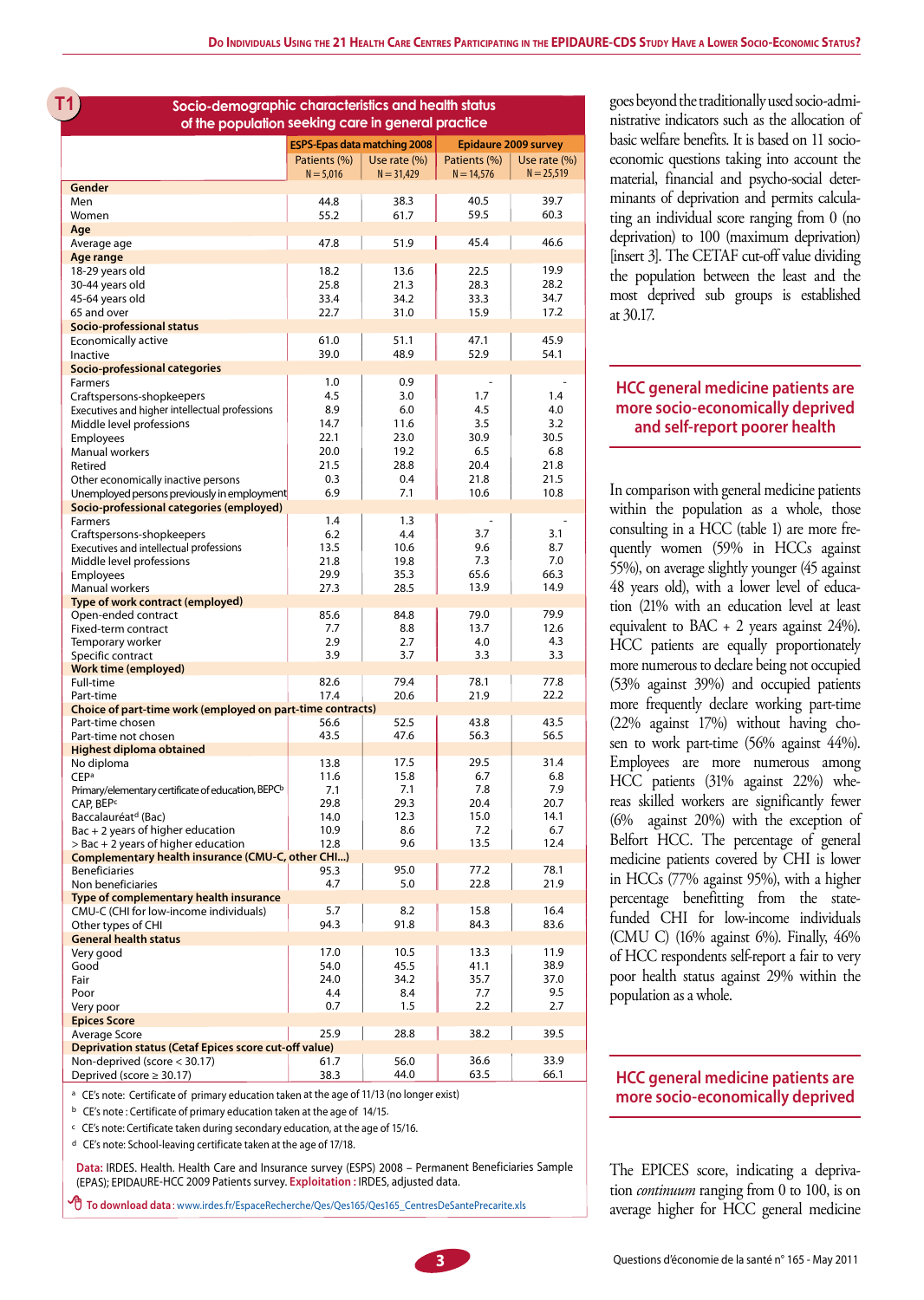patients than for those within the population in general (38 against 26) [table 1]. The score difference between HCC patients and the population in general increases further the higher the level of deprivation. One third of HCC general medicine patients thus obtain a score above 53 against 37 for general medicine patients within the general population.

In EPICES score models comparing HCC general medicine patients with non-HCC patients and other socio-demographic or health status variables, the absolute average gap is of 12 percentage points dropping to 7 points all other things being equal<sup>9</sup>. It varies according to HCC from 3 points for the Mistral HCC in Grenoble to 14 points for the HCC in Belfort (table 2). In addition, individuals that declare being occupied but unemployed or belonging to lower paid socio-professional classes (manual workers, employees, farmers and agricultural workers…) having a lower level of education or a poorer health status, have a significantly higher deprivation score.

## **Over 60% of HCC patients are socio-economically deprived against less than 40% within the general population**

In order to isolate the population with a high deprivation score, the analysis of deprivation is no longer effectuated on the basis of a *continuum* scale but as a dichotomous value. Individual deprivation is identified from an EPICES score greater or equal to the CETAF cut-off value established at 30.17, or greater or equal to the last quintile of the score's distribution within the general population.

We are thus able to estimate that 63.5% of the sample using HCC general medicine is socio-economically deprived in the sense that individual scores are greater or equal to 30.17 whereas this is the case for only 38% within the general population (table 1). This 24 point gap drops

|                                                                                                             |                       | T2,<br>Individual socio-economic deprivation status model |             |                                                 |              |                                                      |               |  |  |  |  |
|-------------------------------------------------------------------------------------------------------------|-----------------------|-----------------------------------------------------------|-------------|-------------------------------------------------|--------------|------------------------------------------------------|---------------|--|--|--|--|
|                                                                                                             |                       | <b>EPICES deprivation score model</b>                     |             |                                                 |              |                                                      |               |  |  |  |  |
|                                                                                                             |                       | <b>Deprivation</b><br>Continuum scale                     |             | <b>Deprivation</b><br>EPICES score $\geq 30.17$ |              | <b>High deprivation</b><br>EPICES score $\geq$ 53.84 |               |  |  |  |  |
|                                                                                                             |                       | Coefficient                                               |             | dy/dx                                           |              | dy/dx                                                |               |  |  |  |  |
| Age (Ref: 18-30 years, 65 and over)                                                                         |                       |                                                           |             |                                                 |              |                                                      |               |  |  |  |  |
| 30-45 years                                                                                                 |                       | 2.824                                                     | $***$       | 0.0586                                          | ***          | 0.0869                                               | ***           |  |  |  |  |
| 45-65 years                                                                                                 |                       | 1.850                                                     | ***         | 0.0311                                          | $*$          | 0.0811                                               | $***$         |  |  |  |  |
| <b>Gender</b> (Ref: women)<br>Men                                                                           |                       | $-0.535$                                                  |             | $-0.014$                                        |              | $-0.0112$                                            |               |  |  |  |  |
| Diploma (Ref: no diploma, CEP, BEPC, brevet des collèges, brevet élémentaire)                               |                       |                                                           |             |                                                 |              |                                                      |               |  |  |  |  |
| CAP, BEP <sup>a</sup>                                                                                       |                       | $-5.766$                                                  | ***         | $-0.141$                                        | ***          | $-0.0491$                                            | ***           |  |  |  |  |
| Baccalauréat (Bac) <sup>b</sup>                                                                             |                       | $-8.750$                                                  | $***$       | $-0.210$                                        | $***$        | $-0.0850$                                            | ***           |  |  |  |  |
| $\geq$ Bac +2                                                                                               |                       | $-12.50$                                                  | ***         | $-0.302$                                        | ***          | $-0.111$                                             | ***           |  |  |  |  |
| <b>Occupation</b> (Ref: economically active in employment)                                                  |                       |                                                           |             |                                                 |              |                                                      |               |  |  |  |  |
| Active unemployed                                                                                           |                       | 2.373                                                     | $***$       | 0.0351                                          | $\ast$       | 0.0423                                               | ***           |  |  |  |  |
| Retired                                                                                                     |                       | $-5.495$                                                  | ***         | $-0.143$                                        | ***          | $-0.0210$                                            | **            |  |  |  |  |
| Socio-professional category (Ref: farmers, employees and workers)                                           |                       |                                                           |             |                                                 |              |                                                      |               |  |  |  |  |
| Executives and higher education<br>professions                                                              |                       | $-14.05$                                                  | ***         | $-0.391$                                        | ***          | $-0.143$                                             | ***           |  |  |  |  |
| Middle level professions                                                                                    |                       | $-7.684$                                                  | ***         | $-0.197$                                        | ***          | $-0.0901$                                            | ***           |  |  |  |  |
| Craftspersons-shopkeepers,<br>company directors                                                             |                       | $-6.284$                                                  | ***         | $-0.124$                                        | ***          | $-0.0623$                                            | ***           |  |  |  |  |
| Health status (Ref: poor)                                                                                   |                       |                                                           |             |                                                 |              |                                                      |               |  |  |  |  |
| Good                                                                                                        |                       | $-10.16$                                                  | ***         | $-0.228$                                        | ***          | $-0.131$                                             | ***           |  |  |  |  |
| HCC <sup>c</sup> general medicine patients (Ref: ESPS-Epas general medicine patients)<br>Paris <sup>d</sup> |                       | 8.451                                                     | ***         |                                                 | ***          | 0.0855                                               | $***$         |  |  |  |  |
|                                                                                                             |                       |                                                           | ***         | 0.187                                           | ***          | 0.191                                                | ***           |  |  |  |  |
| Nanterre                                                                                                    | <b>Thorez</b><br>Parc | 12.32<br>8.559                                            | ***         | 0.246<br>0.198                                  | ***          | 0.0762                                               | **            |  |  |  |  |
|                                                                                                             | Paix                  | 8.130                                                     | ***         | 0.192                                           | ***          | 0.0859                                               | ***           |  |  |  |  |
| Gennevilliers                                                                                               | Chandon               | 7.381                                                     | ***         | 0.144                                           | ***          | 0.0877                                               | **            |  |  |  |  |
|                                                                                                             | <b>Barbusse</b>       | 5.441                                                     | ***         | 0.114                                           | ***          | 0.0584                                               | ∗             |  |  |  |  |
| Malakoff                                                                                                    | Ténine                | 8.000                                                     | ***         | 0.151                                           | ***          | 0.128                                                | ***           |  |  |  |  |
| Vitry                                                                                                       |                       | 9.575                                                     | ***         | 0.211                                           | ***          | 0.136                                                | ***           |  |  |  |  |
| <b>Ivry</b>                                                                                                 |                       | 7.597                                                     | ***         | 0.175                                           | ***          | 0.109                                                | ***           |  |  |  |  |
| Champigny                                                                                                   | Rouquès               | 8.512                                                     | ***         | 0.208                                           | ***          | 0.0920                                               | ***           |  |  |  |  |
|                                                                                                             | Ténine                | 8.796                                                     | ***         | 0.206                                           | ***          | 0.0941                                               | ***           |  |  |  |  |
| Montreuil                                                                                                   | Renoult<br>Savaterro  | 5.229<br>10.07                                            | ***<br>***  | 0.141<br>0.176                                  | ***<br>***   | 0.0470<br>0.148                                      | $\ast$<br>*** |  |  |  |  |
| La Courneuve<br>Belfort                                                                                     |                       | 3.146<br>13.58                                            | ***<br>***  | 0.112<br>0.271                                  | ***<br>$***$ | $-0.0227$<br>0.188                                   | ***           |  |  |  |  |
|                                                                                                             | Abbaye                | 6.169                                                     | ***         | 0.153                                           | ***          | 0.0600                                               | ∗             |  |  |  |  |
|                                                                                                             | Arlequin              | 4.618                                                     | ***         | 0.127                                           | ***          | 0.0699                                               | ***           |  |  |  |  |
| Grenoble <sup>e</sup>                                                                                       | Les Géants<br>Mistral | 3.113<br>2.801                                            | ***<br>$**$ | 0.117<br>0.0780                                 | ***<br>$**$  | 0.0279<br>$-0.00587$                                 |               |  |  |  |  |
|                                                                                                             | <b>Vieux Temple</b>   | 7.512                                                     | ***         | 0.151                                           | ***          | 0.126                                                | ***           |  |  |  |  |
| N                                                                                                           |                       | 14,813                                                    |             | 14,813                                          |              | 14,813                                               |               |  |  |  |  |
| $R^2$ ou pseudo- $R^2$                                                                                      |                       | 0.2801                                                    |             | 0.1617                                          |              | 0.1353                                               |               |  |  |  |  |

**Significance thresold:** \* p<0,05 ; \*\* p<0,01 ; \*\*\* p<0,001.

<sup>a</sup>CE's note: Certificate taken during secondary education, at the age of 15/16.

<sup>b</sup> CE's note: School-leaving certificate taken at the age of 17/18.

c HCC or management centres

d CE's note: Association pour le développement de la médecine générale (ADMS).

e CE's note: Association de gestion des centres de santé de la ville de Grenoble (Agecsa).

**Method:** Individual deprivation considered as <sup>a</sup> continuum scale ranging from 0 to 100 is modelled using the linear regression method; the probability of being socio-economically deprived (EPICES score <sup>≥</sup> 30.17) and highly deprived (EPICES score <sup>≥</sup> 53.84) using the logistic regression methods.

Reading guide: In the linear regression analysis (first column), each estimated coefficient is interpreted as the variation in EPICES score units for individuals in one category relative to individuals in the reference category selected, all other things being equal. The EPICES score is thus 10 percentage points lower for individuals in good health compared to those who are not, all other things being equal. In the second column, the marginal effect dy/dx expresses the variation in the probability of being in <sup>a</sup> situation of individual deprivation for individualsin one category in relation to <sup>a</sup> reference category, all other things being equal. Thus, the probability of being deprived, that is to say having an EPICES score equal to or greater than 30.17, is 23 percentage points (-0.228\*100=-22.8) lower for individuals in good health compared to those who are not, all other things being equal. These probabilities are significant at a 0.1% threshold.

**Data:** IRDES Health, Health Care and Insurance survey (ESPS) <sup>2008</sup> – Permanent Sample of Beneficiaries (EPAS); EPIDAURE-HCC 2009. Patients survey. **Exploitation :** IRDES. Adjusted data.

 **To download data**: www.irdes.fr/EspaceRecherche/Qes/Qes165/Qes165\_CentresDeSantePrecarite.xls



The modelling of deprivation level (EPICES score as a continuum) among HCC patients in comparison with general practice patients among the population in general produces a coefficient estimated at 11.637\*\*\*. It dropsto 7.524\*\* when adjusted on sociodemographic characteristics and health status.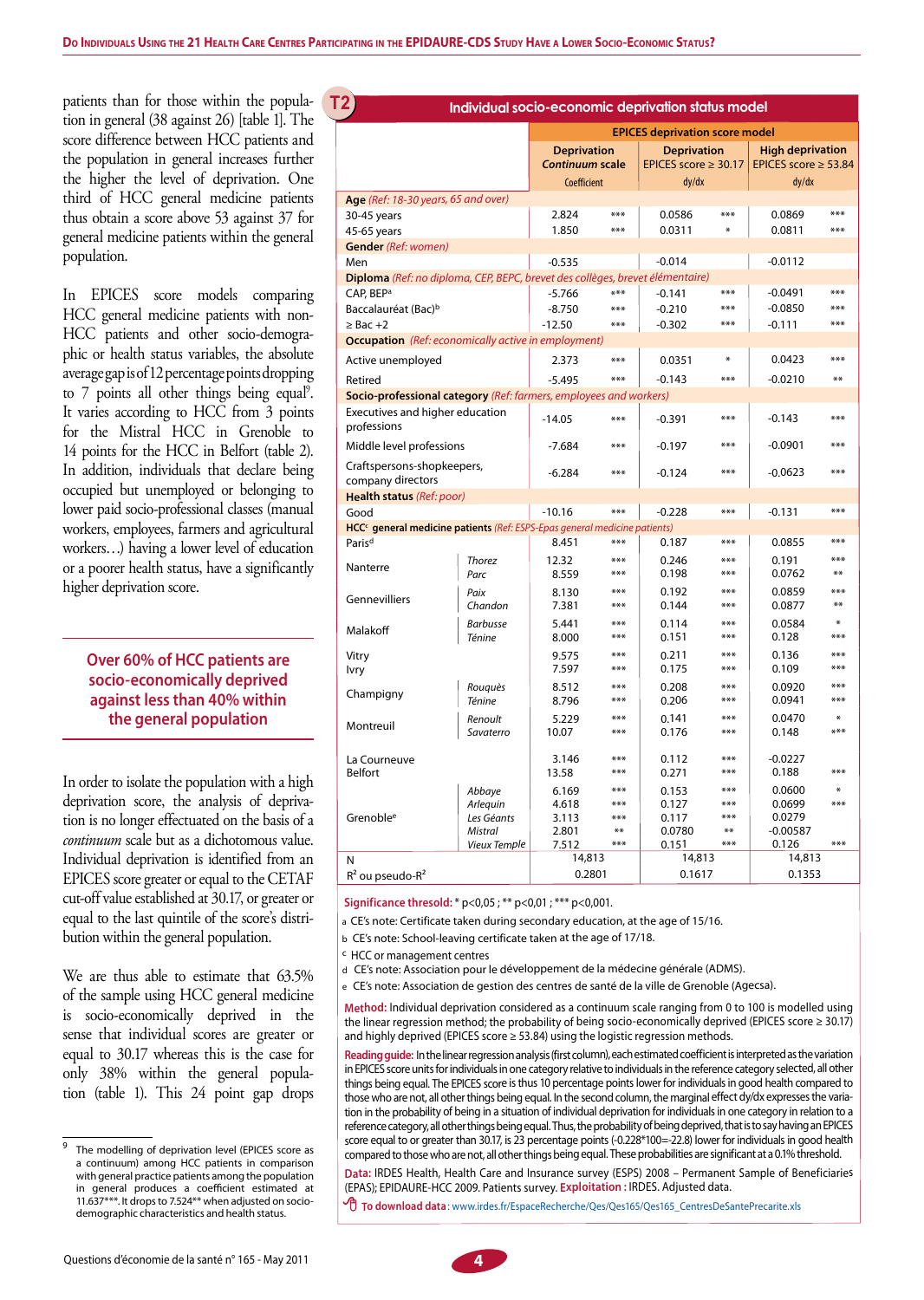|                                                                                       |                           | <b>CMU-C beneficiaries</b>                         |                                    |                                                         | <b>Non-beneficiaries</b><br>of complementary health insurance |                                                    |                 | <b>Beneficiaries of other</b><br>complementary health insurance |            |                                                    |                              |                                                         |                  |
|---------------------------------------------------------------------------------------|---------------------------|----------------------------------------------------|------------------------------------|---------------------------------------------------------|---------------------------------------------------------------|----------------------------------------------------|-----------------|-----------------------------------------------------------------|------------|----------------------------------------------------|------------------------------|---------------------------------------------------------|------------------|
|                                                                                       |                           | <b>EPICES deprivation</b><br>score<br>$\geq 30.17$ |                                    | <b>High EPICES</b><br>deprivation score<br>$\geq 53.84$ |                                                               | <b>EPICES deprivation</b><br>score<br>$\geq 30.17$ |                 | <b>High EPICES</b><br>deprivation score<br>$\geq 53.84$         |            | <b>EPICES deprivation</b><br>score<br>$\geq 30.17$ |                              | <b>High EPICES</b><br>deprivation score<br>$\geq 53.84$ |                  |
|                                                                                       |                           | dy/dx                                              |                                    | dy/dx                                                   |                                                               | dy/dx                                              |                 | dy/dx                                                           |            | dy/dx                                              |                              | dy/dx                                                   |                  |
| Age (Ref: 18-30 years, 65 and over)<br>30-45 years<br>45-65years                      |                           | 0.0485<br>0.0666                                   | $***$<br>$***$                     | 0.132<br>0.210                                          | ***<br>$***$                                                  | 0.0337<br>0.0510                                   | $***$<br>$***$  | 0.181<br>0.187                                                  | ***<br>*** | 0.0360<br>0.0213                                   | $\ast$                       | 0.0478<br>0.0502                                        | ***<br>***       |
| <b>Gender</b> (Ref: women)                                                            |                           |                                                    |                                    |                                                         |                                                               |                                                    |                 |                                                                 |            |                                                    |                              |                                                         | $\ast$           |
| Men<br>Diploma (Ref: no diploma, CEP, BEPC, brevet des collèges, brevet élémentaire)  |                           | 0.0199                                             |                                    | 0.0401                                                  |                                                               | $-0.00593$                                         |                 | $-0.0315$                                                       |            | 0.0097                                             |                              | 0.00916                                                 |                  |
| CAP, BEP <sup>a</sup>                                                                 |                           | $-0.0664$                                          | $***$                              | $-0.022$                                                |                                                               | $-0.00394$                                         |                 | $-0.0285$                                                       |            | $-0.101$                                           | $***$                        | $-0.0181$                                               | ***              |
| Baccalauréat (Bac) <sup>b</sup>                                                       |                           | $-0.129$                                           | ***                                | $-0.128$                                                | $***$                                                         | $-0.0914$                                          | $***$           | $-0.158$                                                        | ***        | $-0.150$                                           | ***                          | $-0.0333$                                               | ***              |
| $\geq$ bac +2                                                                         |                           | $-0.127$                                           | $***$                              | $-0.157$                                                | $***$                                                         | $-0.142$                                           | ***             | $-0.188$                                                        | ***        | $-0.255$                                           | ***                          | $-0.0566$                                               | $***$            |
| <b>Occupation</b> (Ref: economically active in employment)                            |                           |                                                    |                                    |                                                         |                                                               |                                                    |                 |                                                                 |            |                                                    |                              |                                                         |                  |
| Active unemployed<br>Retired                                                          |                           | $-0.0307$<br>$-0.0855$                             |                                    | $-0.0267$<br>$-0.0389$                                  |                                                               | 0.00278<br>0.00264                                 |                 | 0.0194<br>0.0271                                                |            | $-0.0243$<br>$-0.105$                              | $***$                        | 0.0136<br>0.0063                                        |                  |
| Socio-professional category (Ref: farmers, employees and workers)                     |                           |                                                    |                                    |                                                         |                                                               |                                                    |                 |                                                                 |            |                                                    |                              |                                                         |                  |
| Executives and higher education<br>professions                                        |                           | $-0.347$                                           |                                    | ---                                                     |                                                               | $-0.275$                                           | $***$           | $-0.275$                                                        | $***$      | $-0.286$                                           | ***                          | $-0.0656$                                               | ***              |
| Middle level professions                                                              |                           | $-0.019$                                           |                                    | $-0.149$                                                |                                                               | $-0.0575$                                          |                 | $-0.199$                                                        | ₩          | $-0.133$                                           | ***                          | $-0.0304$                                               | ***              |
| Craftspersons-shopkeepers,<br>company directors                                       |                           | 0.0427                                             |                                    | 0.0373                                                  |                                                               | $-0.148$                                           | $\ast$          | $-0.270$                                                        | $***$      | $-0.107$                                           | $***$                        | $-0.0260$                                               | ∗                |
| Health status (Ref: poor)                                                             |                           |                                                    |                                    |                                                         |                                                               |                                                    |                 |                                                                 |            |                                                    |                              |                                                         |                  |
| Good                                                                                  |                           | $-0.0785$                                          | ***                                | $-0.180$                                                | $***$                                                         | $-0.0725$                                          | $***$           | $-0.216$                                                        | $***$      | $-0.223$                                           | $***$                        | $-0.0746$                                               | ***              |
| HCC <sup>c</sup> general medicine patients (Ref: ESPS-Epas general medicine patients) |                           |                                                    |                                    |                                                         |                                                               |                                                    |                 |                                                                 |            |                                                    |                              |                                                         |                  |
| Paris <sup>d</sup>                                                                    |                           | $-0.065$                                           |                                    | $-0.108$                                                | $\ast$                                                        | $-0.00396$                                         |                 | 0.00782                                                         |            | 0.197                                              | ***                          | 0.0313                                                  |                  |
| Nanterre                                                                              | Thorez<br>Parc            | 0.0657<br>$-0.0194$                                | $***$                              | 0.0714<br>-0.0796                                       |                                                               | 0.0236<br>0.0178                                   |                 | 0.128<br>$-0.0241$                                              | ∗          | 0.169<br>0.224                                     | ***<br>***                   | 0.0618<br>0.0685                                        | $\ast$<br>$***$  |
| Gennevilliers                                                                         | Paix<br>Chandon           | 0.0173                                             |                                    | $-0.0833$                                               |                                                               | 0.0328                                             | ₩               | 0.0194                                                          |            | 0.185<br>0.137                                     | ***<br>***                   | 0.0556<br>0.0546                                        | $***$<br>$\ast$  |
|                                                                                       |                           | $-0.0345$                                          |                                    | $-0.0903$                                               |                                                               | 0.0263                                             |                 | 0.0579                                                          |            |                                                    |                              |                                                         |                  |
| Malakoff                                                                              | <b>Barbusse</b><br>Ténine | 0.0169<br>$-0.0268$                                |                                    | $-0.164$<br>$-0.0641$                                   | ₩                                                             | $-0.017$<br>0.00822                                |                 | 0.0384<br>0.0796                                                |            | 0.122<br>0.143                                     | ***<br>***                   | 0.0454<br>0.0920                                        | $\ast$<br>$***$  |
|                                                                                       |                           |                                                    |                                    |                                                         |                                                               |                                                    |                 |                                                                 |            |                                                    |                              |                                                         | ₩                |
| Vitry<br>lvry                                                                         |                           | 0.0423<br>$-0.0168$                                |                                    | 0.0541<br>0.0931                                        |                                                               | 0.0571<br>$-0.000821$                              | $***$           | 0.0333<br>0.0649                                                |            | 0.143<br>0.171                                     | ***<br>***                   | 0.0639<br>0.0296                                        |                  |
| Champigny                                                                             | Rouguès<br>Ténine         | 0.0728<br>0.000292                                 | $***$                              | $-0.0592$<br>0.0212                                     |                                                               | 0.0350<br>0.0403                                   | $\ast$<br>$***$ | 0.0663<br>0.0138                                                |            | 0.180<br>0.179                                     | ***<br>$***$                 | 0.0294<br>0.0369                                        | $\ast$<br>$\ast$ |
| Montreuil                                                                             | Renoult<br>Savaterro      | $-0.0773$<br>0.0495                                |                                    | $-0.054$<br>0.0797                                      |                                                               | 0.0173<br>0.00985                                  |                 | 0.0657<br>0.118                                                 | ₩          | 0.162<br>0.109                                     | ***<br>$***$                 | 0.0174<br>0.0184                                        |                  |
| La Courneuve                                                                          |                           | $-0.0837$                                          | $\ast$                             | $-0.259$                                                | $***$                                                         | $-0.00548$                                         |                 | $-0.106$                                                        |            | 0.132                                              | ***                          | 0.0028                                                  |                  |
| Belfort                                                                               |                           | 0.0883                                             | $***$                              | 0.143                                                   | ⋇                                                             | 0.0596                                             | ***             | 0.158                                                           | $\ast$     | 0.294                                              | $***$                        | 0.129                                                   | $***$            |
|                                                                                       | Abbaye<br>Arlequin        | 0.0716<br>0.0459                                   | $***$                              | 0.0198<br>-0.0679                                       |                                                               | 0.0263<br>0.0183                                   |                 | 0.184<br>0.0924                                                 |            | 0.175<br>0.146                                     | ***<br>$***$                 | 0.0455<br>0.0747                                        | $\ast$<br>***    |
| Grenoble <sup>e</sup>                                                                 | Les Géants<br>Mistral     | -0.019<br>$-0.00367$                               |                                    | $-0.108$<br>$-0.0583$                                   |                                                               | 0.0637<br>0.0153                                   | $***$           | 0.00798<br>-0.12                                                |            | 0.138<br>0.0938                                    | $***$<br>$\ast\ast$<br>$***$ | 0.0426<br>0.00917                                       | $\ast$           |
|                                                                                       | Vieux Temple              | $-0.0338$                                          |                                    | $-0.0772$                                               |                                                               | 0.0266                                             |                 | 0.135                                                           | $\ast$     | 0.142                                              | 10,590                       | 0.0833                                                  | $***$            |
| N                                                                                     | $R^2$ ou pseudo- $R^2$    |                                                    | 1,717<br>1,717<br>0.1108<br>0.0917 |                                                         | 2,366<br>2,366<br>0.0984<br>0.1664                            |                                                    |                 |                                                                 | 0.1282     |                                                    | 10,590<br>0.1179             |                                                         |                  |

<sup>a</sup>CE's note: Certificate taken during secondary education, at the age of 15/16.

<sup>b</sup> CE's note: School-leaving certificate taken at the age of 17/18.

<sup>c</sup> HCC or management centres.

<sup>d</sup> CE's note: Association pour le développement de la médecine générale (ADMS).

e CE's note: Association de gestion des centres de santé de la ville de Grenoble (Agecsa).

**Method:** The probabilities of being socio-economically deprived (Epices score <sup>≥</sup> 30.17) and highly deprived (Epices score <sup>≥</sup> 53.84) are modelled using the logistic regression method.

**Significance thresold:** \* p<0,05 ; \*\* p<0,01 ; \*\*\* p<0,001.

**Reading guide:** The marginal effect dy/dx expressesthe variation in the probability of being in <sup>a</sup> situation ofsocio-economic deprivation among individualsin one category in relation to <sup>a</sup> reference category, all other things being equal. Here, the probability of being socio-economically deprived (an EPICES score of 30.17) for CMU-C beneficiariesis <sup>8</sup> percentage points(-0.0785\*100=-7.85) lower for individualsin good health compared with individuals who are not, all other things being equal. This probability is significant at the threshold 0.1%.

**Data:** IRDES Health, Health Care and Insurance survey (ESPS) <sup>2008</sup> – Permanent Sample of Beneficiaries (EPAS); EPIDAURE-HCC 2009. Patients survey.

**Exploitation :** IRDES. Adjusted data.

 **To download data**: www.irdes.fr/EspaceRecherche/Qes/Qes165/Qes165\_CentresDeSantePrecarite.xls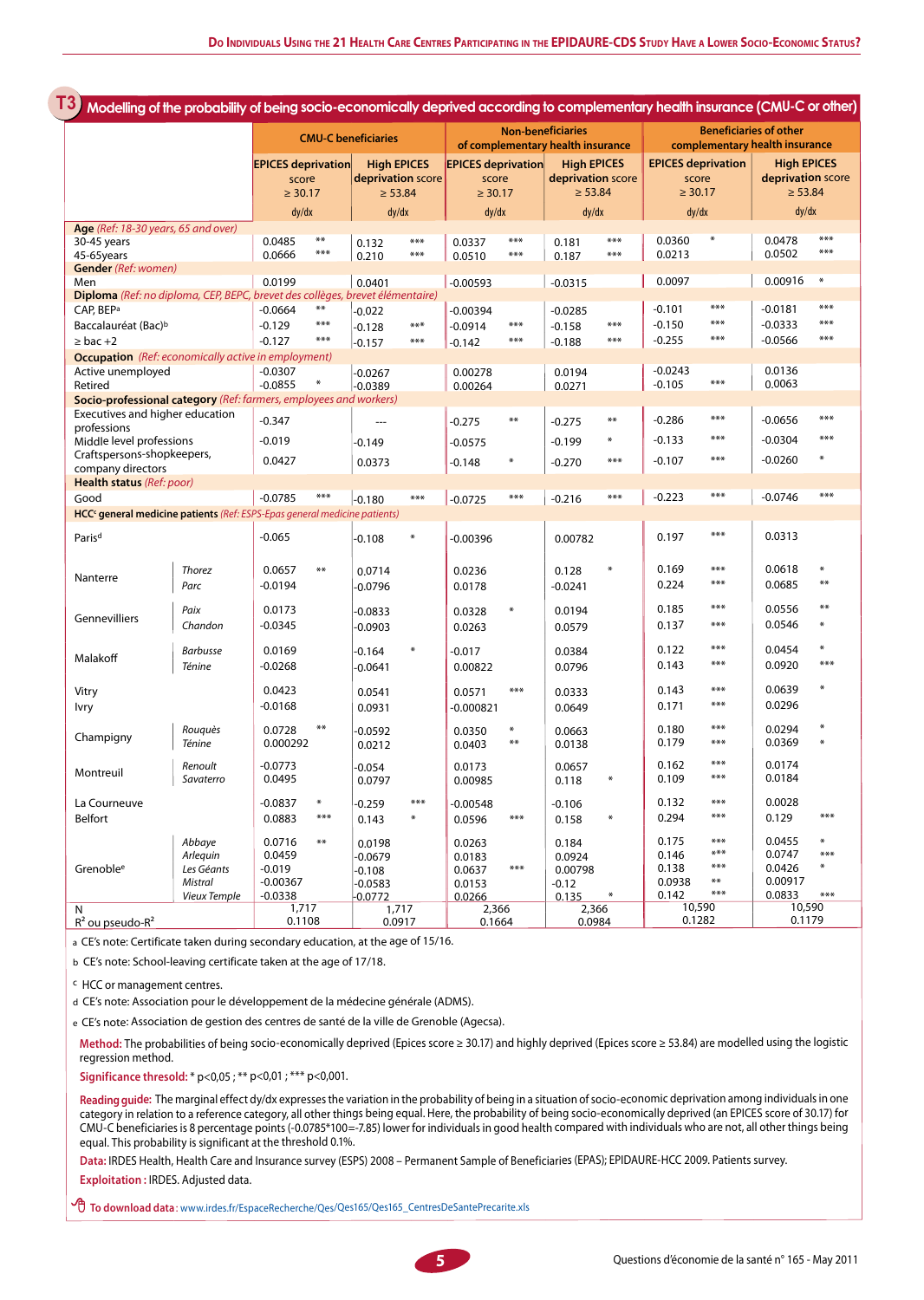# *C***ontext**

The EPIDAURE-HCC\* project initiated by the French National Federation of Medical Care Centres (FNCS) was carried out in collaboration with the FNCS, the Bobigny National Health Insurance Medical Health Examination Centre and IRDES. IRDES participation falls within the framework of the emerging PROSPERE team (Research Partnership on the Organisation of Primary Care) research programme on primary care, forms of ambulatory care organisation and their performance. The EPIDAURE-HCC project was financed by the High Commissioner for Active Solidarity against Poverty (HCSA) within the framework of a call for 'Social Experimentation' projects in 2008 launched by the Ile-de-France and Rhone-Alps Regional Councils, the Belfort Territory General Council and the town of Belfort, the Ile-de-France Regional Union of National Health Insurance Funds and the medical care centre Management Centres).

\* The key results of the EPIDAURE-HCC project concern the medical structures (history and organisation of primary medical care centres, HCCs), HCC patients and their health care consumption (in general medical, paramedical and dental care) and the analysis of HCC geographical locations and will be published in a forthcoming IRDES report.

to 19 percentage points in deprivation models with all other things being equal<sup>10</sup>. It varies according to HCC, from 8 points for the Mistral HCC in Grenoble to 27 points for the HCC in Belfort (table 2).

When considering a threshold value corresponding to an EPICES score greater or equal to the score's last quintile among the general population (53.84), individual deprivation is proportionally higher among general medicine patients in all the participating HCCs with gaps of between 5 and 19 percentage points compared with the population in general, excepting in La Courneuve HCC and the Géants and Mistral HCCs in Grenoble (table 2).

## **Scores of 'high deprivation' are concentrated among beneficiaries of any CHI but the CMUC (free state-funded CHI)**

Dividing HCC patients into three sub-samples (individuals not covered by a CHI, beneficiaries of the statefunded CHI (CMUC) and beneficiaries of any CHI but the CMUC) permits studying the impact of CHI on deprivation, given that it is an item used in the construction of the EPICES score. It reveals that socio-economic deprivation among HCC general medicine patients, as compared with general medicine patients within the population as a whole, is essentially concentrated among beneficiaries of any CHI but the CMUC.

Retaining 30.17 as the EPICES score cut-off value establishing individual deprivation or not, we find an 18 percentage point difference with the population in general that varies from 9 points for the Mistral HCC to 29 points for the

#### **Insert 3 EPICES score calculation**

The EPICES score was established on the basis of a socio-economic questionnaire administered during the course of survey conducted on a sample of 7,208 individuals aged 16 to 59 examined in one of the 18 voluntary HCCs. The questionnaire consisted of 42 questions broaching the different dimensions of socio-economic deprivation defined by P. Townsend (1987) and J. Wrezinsky (1987): material conditions and serious childhood experiences, level of education, professional status, income, household composition, housing, social protection, social relationships, leisure and culture, financial difficulties, use of health care and self-perceived health status.

A factor analysis of questionnaire variable correspondence revealed a major factorial axis interpreted by the authors as the reflexion of 'a social gradient related to socio-economic deprivation': an individual's position on this axis quantitatively determines their level of deprivation. A multiple regression analysis then permitted the selection of a sub-set of 11 dichotomous questions explaining 91% of the variance on this deprivation axis.

The resulting regression coefficients constitute the 'weight' associated with each question giving the EPICES score calculation rule varying from 0 (no deprivation) to 100 (maximum deprivation) [Sass *et al.* 2006].

| Score calculation: each coefficient is added to a constant (+75.14) if the answer to the question is 'yes'.                                                      |  |  |  |  |  |  |
|------------------------------------------------------------------------------------------------------------------------------------------------------------------|--|--|--|--|--|--|
| Questions<br>Coefficients                                                                                                                                        |  |  |  |  |  |  |
|                                                                                                                                                                  |  |  |  |  |  |  |
|                                                                                                                                                                  |  |  |  |  |  |  |
| $-8.28$                                                                                                                                                          |  |  |  |  |  |  |
| $-8.28$                                                                                                                                                          |  |  |  |  |  |  |
|                                                                                                                                                                  |  |  |  |  |  |  |
| $-6.51$                                                                                                                                                          |  |  |  |  |  |  |
|                                                                                                                                                                  |  |  |  |  |  |  |
| $-7.1$                                                                                                                                                           |  |  |  |  |  |  |
| $-9.47$                                                                                                                                                          |  |  |  |  |  |  |
| . In the event of difficulties (financial, family, health) is there anyone in your family or circle of friends that you can count on to house you for a few days |  |  |  |  |  |  |
| $-9.47$                                                                                                                                                          |  |  |  |  |  |  |
| In the event of difficulties (financial, family, health) is there anyone in your family or circle of friends that you can count on for material assistance       |  |  |  |  |  |  |
|                                                                                                                                                                  |  |  |  |  |  |  |



<sup>&</sup>lt;sup>10</sup> The modelling of deprivation level (EPICES score cut-off value at 30.17) among HCC patients in comparison with general practice patients among the population in general produces a marginal effect dy/dx of 0.237\*\*\*. It drops to 0.187\*\*\* when adjusted on socio-demographic characteristics and health status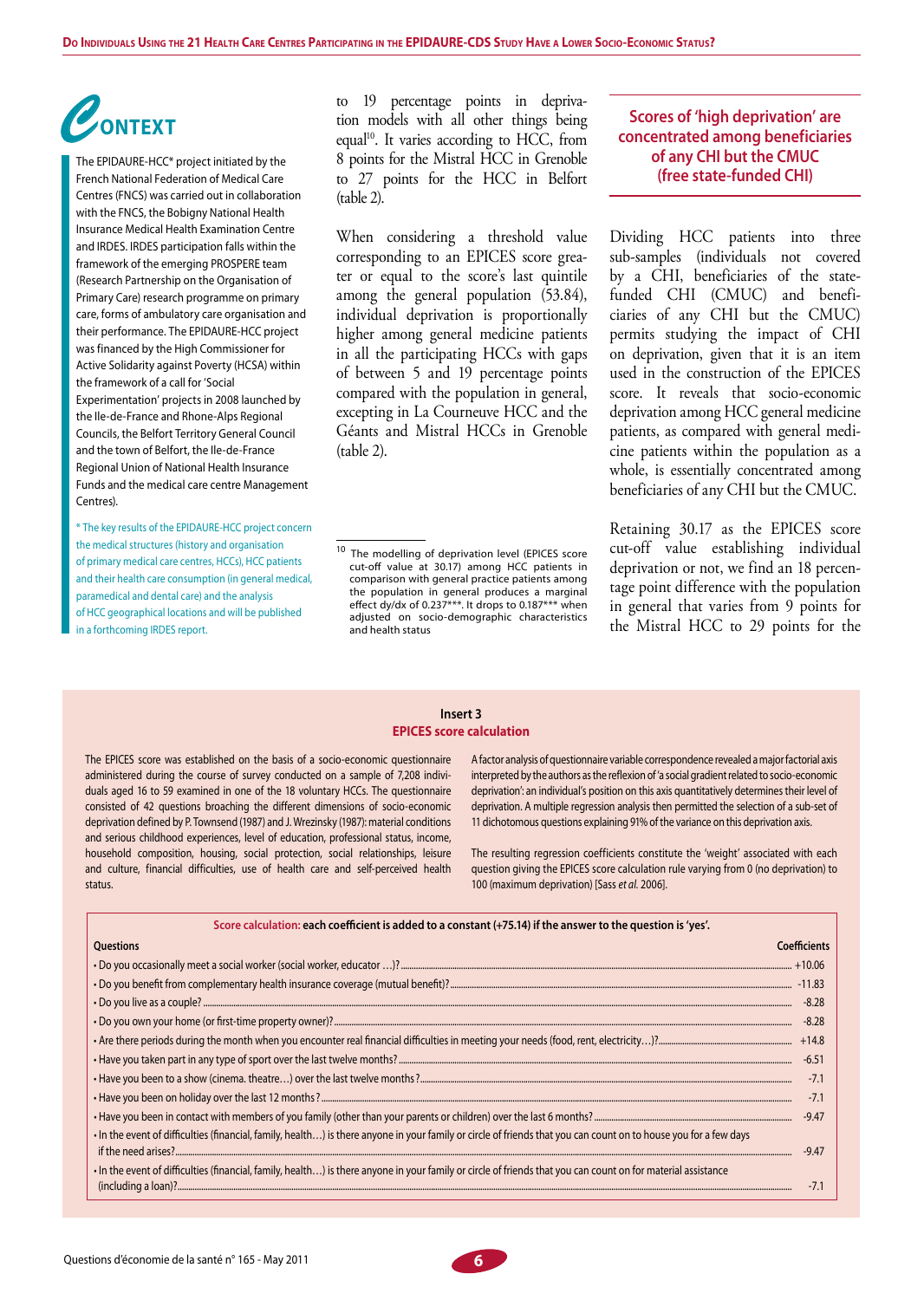Belfort HCC (table 3). Taking a higher cut-off value, such as the last quintile of the deprivation score within the population in general, this concentration of deprivation among beneficiaries of any CHI but the CMUCHCC seeking care in a HCC remains significant among 50% of the sample (*cf*, Belfort, Nanterre, Malakoff, Gennevilliers, Vitry, Champigny and Grenoble HCCs, with the exception of Abbaye HCC) [table 3].

**G1T4**

## **Individual deprivation is associated with poor health status and more frequent use of general medicine**

HCC general medicine patients are significantly fewer to self-report good health than those within the population in general all other things being equal, notably at equivalent deprivation status (EPICES score quintiles) (table 4).

More especially, the fact of being considered as 'socio-economically deprived' lowers the probability of self-reporting good health (table 4). An individual in the fifth quintile of the EPICES score has a lower probability of self-reporting good health than an individual in the first quintile.

Using the ESPS survey, we demonstrate that, all other things being equal, socio-economic deprivation is associated with a higher utilisation of general medicine care services especially among individuals with a high EPICES score. Indeed, the GP visit rate increases by 12% between individuals with scores, respectively, in the fifth and the first quintiles of the EPICES score (table 4).

\* \* \*

Over 60% of sample subjects consulting a GP in a HCC are socio-economically deprived against less than 40% among subjects consulting a GP among the general population as a whole. This higher level of individual deprivation is concentrated among beneficiaries of a complementary health insurance (CHI) other than the state-funded CHI for low-income individuals (CMU-C). This result raises the question of access

#### **Modelling of the probability of self-reporting good health and the intensity of general medicine use**

|                                                                               |           | <b>Good health status</b><br>(EPIDAURE and ESPS-EPAS) | <b>General medicine use</b><br>(ESPS-EPAS) |     |  |
|-------------------------------------------------------------------------------|-----------|-------------------------------------------------------|--------------------------------------------|-----|--|
|                                                                               |           | dy/dx                                                 | <b>Relative risk</b>                       |     |  |
| <b>General medicine patients (Ref: ESPS-EPAS patients)</b>                    |           |                                                       |                                            |     |  |
| <b>HCC</b> users                                                              | $-0.0879$ | ***                                                   |                                            |     |  |
| Health status (Ref: poor)                                                     |           |                                                       |                                            |     |  |
| Good                                                                          |           |                                                       | 0.595                                      | *** |  |
| <b>Epices quintiles</b> (Ref: first quintile)                                 |           |                                                       |                                            |     |  |
| Second                                                                        | $-0.0484$ | **                                                    | 1.020                                      |     |  |
| Third                                                                         | $-0.166$  | ***                                                   | 0.981                                      |     |  |
| Fourth                                                                        | $-0.243$  | ***                                                   | 1.023                                      |     |  |
| Fifth                                                                         | $-0.344$  | ***                                                   | 1.119                                      | **  |  |
| <b>Age</b> (Ref: 18-30 years, 65 and over)                                    |           |                                                       |                                            |     |  |
| 30-45 years                                                                   | $-0.0471$ | ***                                                   | 0.952                                      |     |  |
| 45-65 years                                                                   | $-0.177$  | ***                                                   | 1.083                                      | ₩   |  |
| <b>Gender</b> (Ref: men)                                                      |           |                                                       |                                            |     |  |
| Women                                                                         | $-0.0320$ | ***                                                   | 1.253                                      | *** |  |
| Diploma (Ref: no diploma, CEP, BEPC, brevet des collèges, brevet élémentaire) |           |                                                       |                                            |     |  |
| CAP, BEP <sup>a</sup>                                                         | 0.0699    | ***                                                   | 0.944                                      |     |  |
| Baccalauréat <sup>b</sup> (Bac)                                               | 0.148     | ***                                                   | 0.913                                      | ⋇   |  |
| $\geq$ Bac +2                                                                 | 0.158     | ***                                                   | 0.870                                      | *** |  |
| <b>Occupation</b> (Ref: economically active in employment)                    |           |                                                       |                                            |     |  |
| Active unemployed                                                             | $-0.0457$ | **                                                    | 1.058                                      |     |  |
| Retired                                                                       | $-0.279$  | ***                                                   | 1.341                                      | *** |  |
| Socio-professional category (Ref: farmers, employees and manual workers)      |           |                                                       |                                            |     |  |
| Executives and higher education<br>professions                                | 0.0654    | **                                                    | 0.834                                      | **  |  |
| Middle level professions                                                      | 0.0286    |                                                       | 0.924                                      |     |  |
| Craftspersons-shopkeeper,                                                     |           |                                                       |                                            |     |  |
| company directors                                                             | 0.0404    |                                                       | 0.771                                      | *** |  |
| <b>Complementary health insurance (CHI)</b>                                   |           |                                                       |                                            |     |  |
| CHI beneficiary other than CMU-C<br>(CHI for low-income individuals)          | 0.0139    |                                                       | Ref.                                       |     |  |
| CMU-C beneficiary                                                             |           | Ref.                                                  | 1.304                                      | *** |  |
| Non-beneficiary of a CHI                                                      |           | Ref.                                                  | 0.955                                      |     |  |
| N                                                                             |           | 15 067                                                | 4977                                       |     |  |
| Pseudo-R <sup>2</sup>                                                         |           | 0.1346                                                | 0.0410                                     |     |  |

a CE's note: Certificate taken during secondary education, at the age of 15/16.

<sup>b</sup> CE's note: School-leaving certificate taken at the age of 17/18.

**Method:** The probability of self-reporting good health (versus poor health) is modelled using the logistic regression method. The intensity of general medicine use (number of effective visits) is modelled using <sup>a</sup> zero-truncated negative binomial regression.

**Significance thresold:** \* p<0,05 ; \*\* p<0,01 ; \*\*\* p<0,001.

**Reading guide:** The marginal effect dy/dx expresses the variation in the probability of being in <sup>a</sup> situation of socio-economic deprivation in one category of individuals in relation to another category, all other things being equal. Here, the probability of being in good health is 9 percentage points (-0.0879\*100= -8.79) lower for individuals using HCC general medicine compared to the population in general, all other things being equal (left-hand column). This result is significant at the 0.1% threshold.

Belonging to the fifth quintile of the EPICES score compared to the first quintile increases the number of general medicine visits by 1.1 or the equivalent of 12% (= (1.119-1)\*100), all other things being equal (righthand column). This result is significant at the 1% threshold.

**Data:** IRDES Health, Health Care and Insurance survey (ESPS) <sup>2008</sup> – Permanent Sample of Beneficiaries (EPAS); EPIDAURE-HCC 2009 Patients survey.

**Exploitation :** IRDES, adjusted data.

 **To download data**: www.irdes.fr/EspaceRecherche/Qes/Qes165/Qes165\_CentresDeSantePrecarite.xls

to CHI among socio-economically deprived HCC patients. Two possible solutions could be envisaged to improve the situation: favouring access to the CMU-C or to the CHI voucher program (ACS scheme<sup>11</sup>) on

the one hand and on the other, generalising the exemption to third party payment for the part covered by the CHI; not currently the case in all HCCs.

If the EPICES score constitutes an interesting means of measuring socio-economic

<sup>11</sup> CE's note: Aide complémentaire santé.